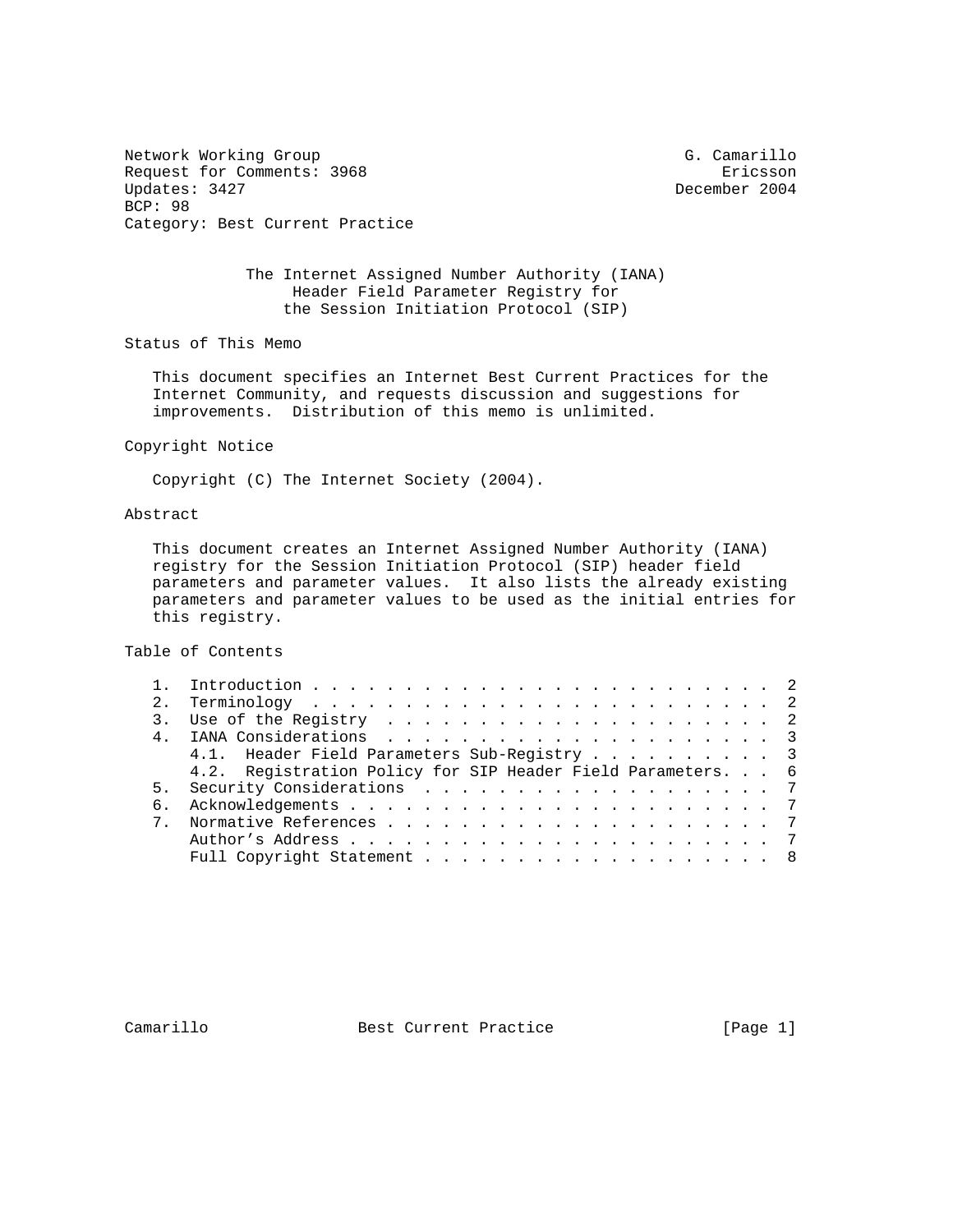## 1. Introduction

 RFC 3261 [3] allows new header field parameters and new parameter values to be defined. However, RFC 3261 omitted an IANA registry for them. This document creates such a registry.

 RFC 3427 [4] documents the process to extend SIP. This document updates RFC 3427 by specifying how to define and register new SIP header field parameters and parameter values.

2. Terminology

 In this document, the key words "MUST", "MUST NOT", "REQUIRED", "SHALL", "SHALL NOT", "SHOULD", "SHOULD NOT", "RECOMMENDED", "NOT RECOMMENDED", "MAY", and "OPTIONAL" are to be interpreted as described in BCP 14, RFC 2119 [1] and indicate requirement levels for compliant implementations.

3. Use of the Registry

 SIP header field parameters and parameter values MUST be documented in an RFC in order to be registered by IANA. This documentation MUST fully explain the syntax, intended usage, and semantics of the parameter or parameter value. The intent of this requirement is to assure interoperability between independent implementations, and to prevent accidental namespace collisions between implementations of dissimilar features.

 Note that this registry, unlike other protocol registries, only deals with parameters and parameter values defined in RFCs (i.e., it lacks a vendor-extension tree). RFC 3427 [4] documents concerns with regards to new SIP extensions which may damage security, greatly increase the complexity of the protocol, or both. New parameters and parameter values need to be documented in RFCs as a result of these concerns.

 RFCs defining SIP header field parameters or parameter values MUST register them with IANA as described below.

 Registered SIP header field parameters and parameter values are to be considered "reserved words". In order to preserve interoperability, registered parameters and parameter values MUST be used in a manner consistent with that described in their defining RFC. Implementations MUST NOT utilize "private" or "locally defined" SIP header field parameters or parameter values that conflict with registered parameters.

Camarillo Best Current Practice [Page 2]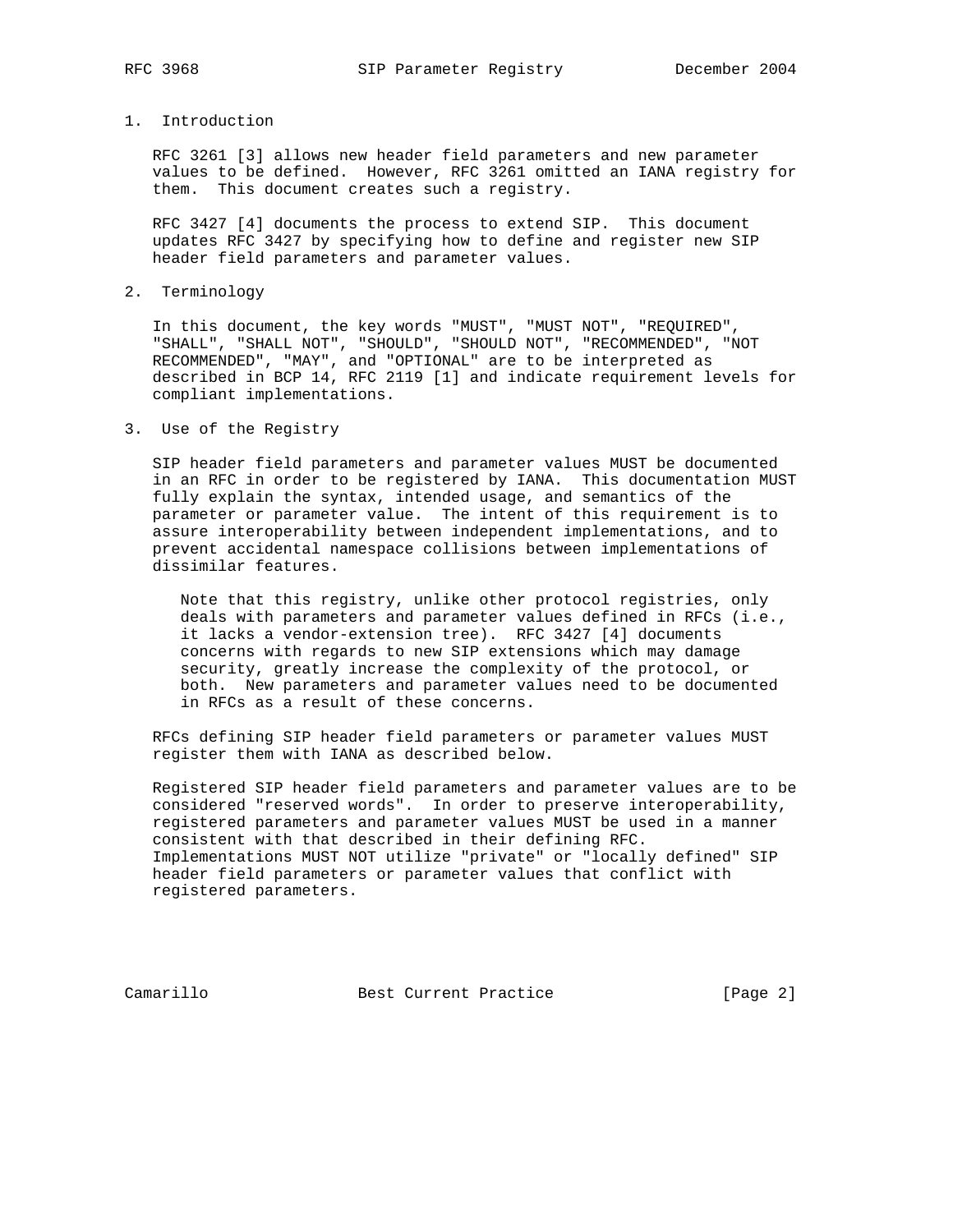Note that although unregistered SIP header field parameters and parameter values may be used in implementations, developers are cautioned that usage of such parameters is risky. New SIP header field parameters and parameter values may be registered at any time, and there is no assurance that these new registered parameters or parameter values will not conflict with unregistered parameters currently in use.

 Some SIP header field parameters only accept a set of predefined parameter values. For example, a parameter indicating the transport protocol in use may only accept the predefined tokens TCP, UDP, and SCTP as valid values. Registering all parameter values for all SIP header field parameters of this type would require a large number of subregistries. Instead, we have chosen to register parameter values by reference. That is, the entry in the parameter registry for a given header field parameter contains references to the RFCs defining new values of the parameter. References to RFCs defining parameter values appear in double brackets in the registry.

 So, the header field parameter registry contains a column that indicates whether or not each parameter only accepts a set of predefined values. Implementers of parameters with a "yes" in that column need to find all the valid parameter values in the RFCs provided as references.

4. IANA Considerations

 Section 27 of RFC 3261 [3] creates an IANA registry for method names, header field names, warning codes, status codes, and option tags. This specification creates a new sub-registry for header field parameters under the SIP Parameters registry.

4.1. Header Field Parameters Sub-Registry

 The majority of the SIP header fields can be extended by defining new parameters. New SIP header field parameters are registered by the IANA. When registering a new parameter for a header field or a new value for a parameter, the following information MUST be provided.

- o Header field in which the parameter can appear.
- o Name of the header field parameter being registered.
- o Whether the parameter only accepts a set of predefined values.

Camarillo Best Current Practice [Page 3]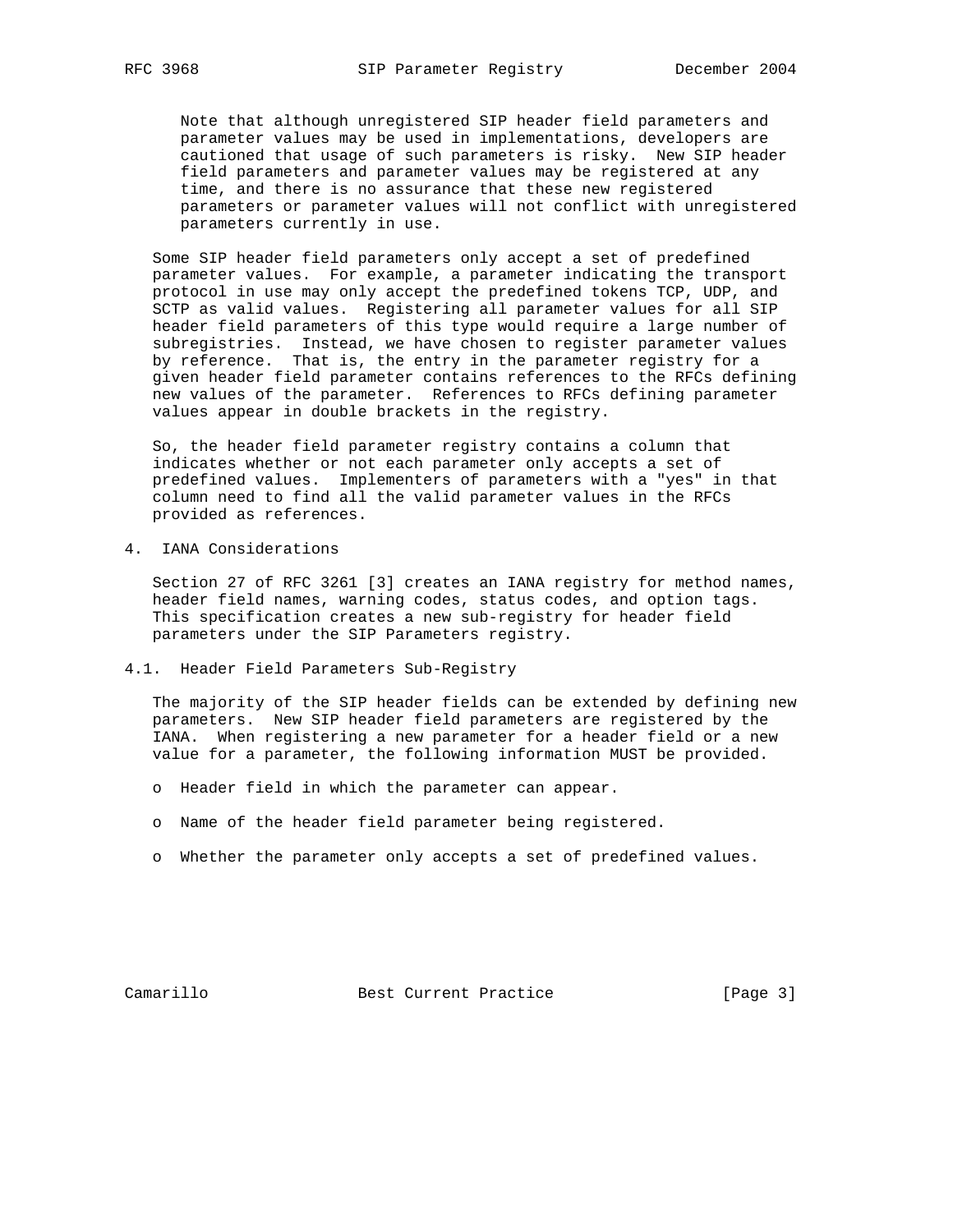o A reference to the RFC where the parameter is defined and to any RFC that defines new values for the parameter. References to RFCs defining parameter values appear in double brackets in the registry.

 Parameters that can appear in different header fields MAY have the same name. However, parameters that can appear in the same header field MUST have different names.

The following are the initial values for this sub-registry.

| Header Field                      | Parameter Name     | Predefined<br>Values | Reference        |
|-----------------------------------|--------------------|----------------------|------------------|
| Accept                            | đ                  | No                   | [RFC 3261]       |
| Accept-Encoding                   | đ                  | No                   | [RFC 3261]       |
| Accept-Language                   | q                  | No                   | [RFC 3261]       |
| Authorization                     | algorithm          | Yes                  | [RFC 3261]       |
|                                   |                    |                      | $[ [RFC 3310] ]$ |
| Authorization                     | auts               | No                   | [RFC 3310]       |
| Authorization                     | cnonce             | No                   | [RFC 3261]       |
| Authorization                     | nc                 | No                   | [RFC 3261]       |
| Authorization                     | nonce              | No                   | [RFC 3261]       |
| Authorization                     | opaque             | No                   | [RFC 3261]       |
| Authorization                     | qop                | Yes                  | [RFC 3261]       |
| Authorization                     | realm              | No                   | [RFC 3261]       |
| Authorization                     | response           | No                   | [RFC 3261]       |
| Authorization                     | uri                | No                   | [RFC 3261]       |
| Authorization                     | username           | No                   | [RFC 3261]       |
| Authentication-Info               | cnonce             | No                   | [RFC 3261]       |
| Authentication-Info               | nc                 | No                   | [RFC 3261]       |
| Authentication-Info               | nextnonce          | No                   | [RFC 3261]       |
| Authentication-Info               | qop                | Yes                  | [RFC 3261]       |
| Authentication-Info               | rspauth            | No                   | [RFC 3261]       |
| Call-Info                         | purpose            | Yes                  | [RFC 3261]       |
| Contact                           | expires            | No                   | [RFC 3261]       |
| Contact                           | đ                  | No                   | [RFC 3261]       |
| Content-Disposition               | handling           | Yes                  | [RFC 3261]       |
| Event                             | id                 | No                   | [RFC 3265]       |
| From                              | taq                | No                   | [RFC 3261]       |
| P-Access-Network-Info             | cgi-3gpp           | No                   | [RFC 3455]       |
| P-Access-Network-Info             | utran-cell-id-3qpp | No                   | [RFC 3455]       |
| P-Charging-Function-Addresses ccf |                    | No                   | [RFC 3455]       |
| P-Charging-Function-Addresses ecf |                    | No                   | [RFC 3455]       |
| P-Charging-Vector                 | icid-value         | No                   | [RFC 3455]       |
| P-Charging-Vector                 | icid-generated-at  | No                   | [RFC 3455]       |
| P-Charging-Vector                 | orig-ioi           | Νo                   | [RFC 3455]       |
| P-Charging-Vector                 | term-ioi           | No                   | [RFC 3455]       |
|                                   |                    |                      |                  |

Camarillo Best Current Practice [Page 4]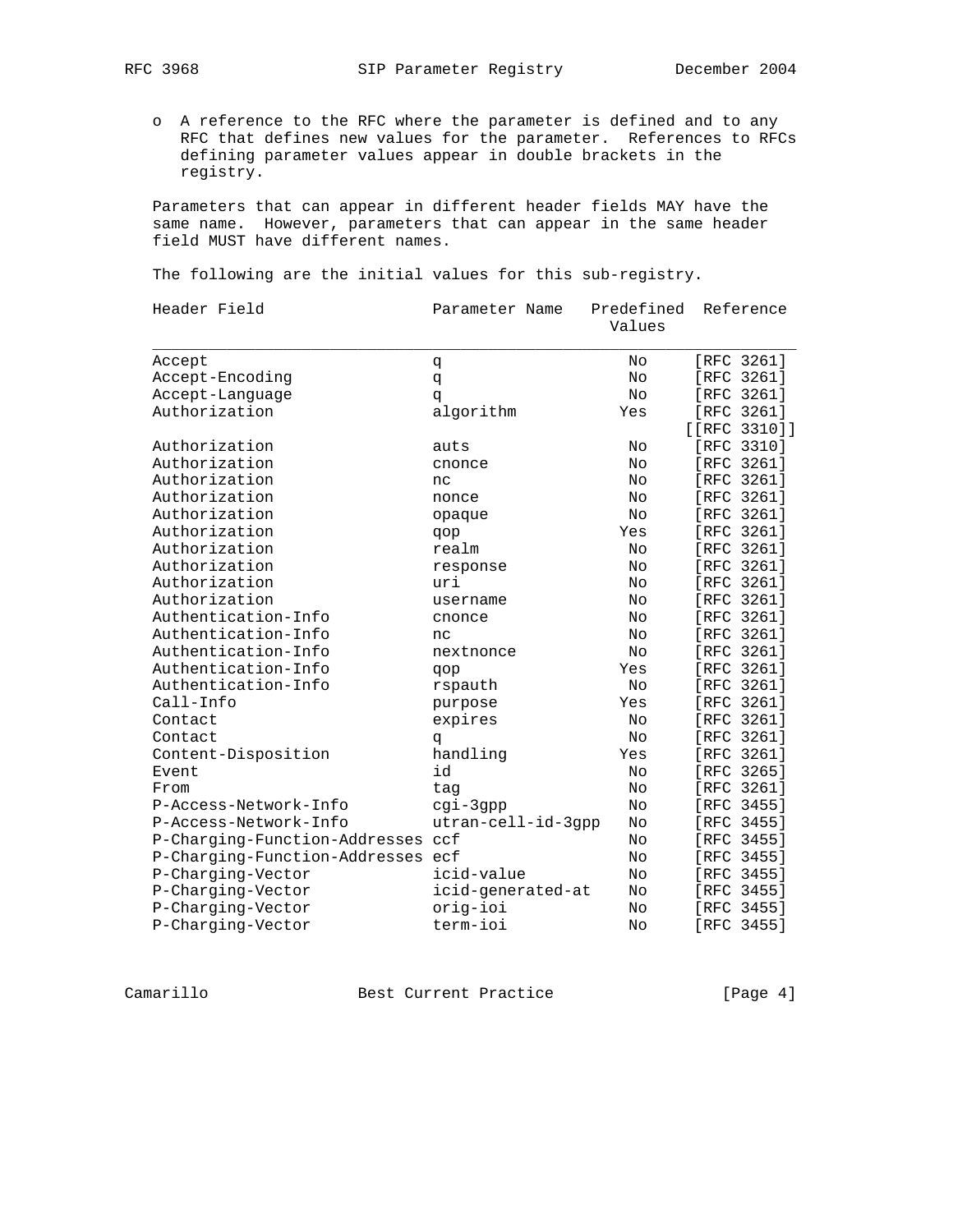| P-DCS-Billing-Info  | called         | No  | [RFC 3603]      |  |
|---------------------|----------------|-----|-----------------|--|
| P-DCS-Billing-Info  | calling        | No  | [RFC 3603]      |  |
| P-DCS-Billing-Info  | charge         | No  | [RFC 3603]      |  |
| P-DCS-Billing-Info  | locroute       | No  | [RFC 3603]      |  |
| P-DCS-Billing-Info  | rksgroup       | No  | [RFC 3603]      |  |
| P-DCS-Billing-Info  | routing        | No  | [RFC 3603]      |  |
| P-DCS-LAES          | content        | No  | [RFC 3603]      |  |
| P-DCS-LAES          | key            | No  | [RFC 3603]      |  |
| P-DCS-Redirect      | count          | No  | [RFC 3603]      |  |
| P-DCS-Redirect      | redirector-uri | No  | [RFC 3603]      |  |
| Proxy-Authenticate  | algorithm      | Yes | [RFC 3261]      |  |
|                     |                |     | [ [RFC 3310]]   |  |
| Proxy-Authenticate  | domain         | No  | [RFC 3261]      |  |
| Proxy-Authenticate  | nonce          | No  | [RFC 3261]      |  |
| Proxy-Authenticate  | opaque         | No  | [RFC 3261]      |  |
| Proxy-Authenticate  | qop            | Yes | [RFC 3261]      |  |
| Proxy-Authenticate  | realm          | No  | [RFC 3261]      |  |
| Proxy-Authenticate  | stale          | Yes | [RFC 3261]      |  |
| Proxy-Authorization | algorithm      | Yes | [RFC 3261]      |  |
|                     |                |     | $[ [RFC 3310]]$ |  |
| Proxy-Authorization | auts           | No  | [RFC 3310]      |  |
| Proxy-Authorization | cnonce         | No  | [RFC 3261]      |  |
| Proxy-Authorization | nc             | No  | [RFC 3261]      |  |
| Proxy-Authorization | nonce          | No  | [RFC 3261]      |  |
| Proxy-Authorization | opaque         | No  | [RFC 3261]      |  |
| Proxy-Authorization | qop            | Yes | [RFC 3261]      |  |
| Proxy-Authorization | realm          | No  | [RFC 3261]      |  |
| Proxy-Authorization | response       | No  | [RFC 3261]      |  |
| Proxy-Authorization | uri            | No  | [RFC 3261]      |  |
| Proxy-Authorization | username       | No  | [RFC 3261]      |  |
| Reason              | cause          | Yes | [RFC 3326]      |  |
| Reason              | text           | No  | [RFC 3326]      |  |
| Retry-After         | duration       | No  | [RFC 3261]      |  |
| Security-Client     | alg            | Yes | [RFC 3329]      |  |
| Security-Client     | ealg           | Yes | [RFC 3329]      |  |
| Security-Client     | d-alg          | Yes | [RFC 3329]      |  |
| Security-Client     | d-qop          | Yes | [RFC 3329]      |  |
| Security-Client     | d-ver          | No  | [RFC 3329]      |  |
| Security-Client     | mod            | Yes | [RFC 3329]      |  |
| Security-Client     | port1          | No  | [RFC 3329]      |  |
| Security-Client     | port2          | No  | [RFC 3329]      |  |
| Security-Client     | prot           | Yes | [RFC 3329]      |  |
| Security-Client     | đ              | No  | [RFC 3329]      |  |
| Security-Client     | spi            | No  | [RFC 3329]      |  |
| Security-Server     | alg            | Yes | [RFC 3329]      |  |
| Security-Server     | ealg           | Yes | [RFC 3329]      |  |
| Security-Server     | $d$ -alg       | Yes | [RFC 3329]      |  |
| Security-Server     | d-qop          | Yes | [RFC 3329]      |  |
|                     |                |     |                 |  |

Camarillo Best Current Practice [Page 5]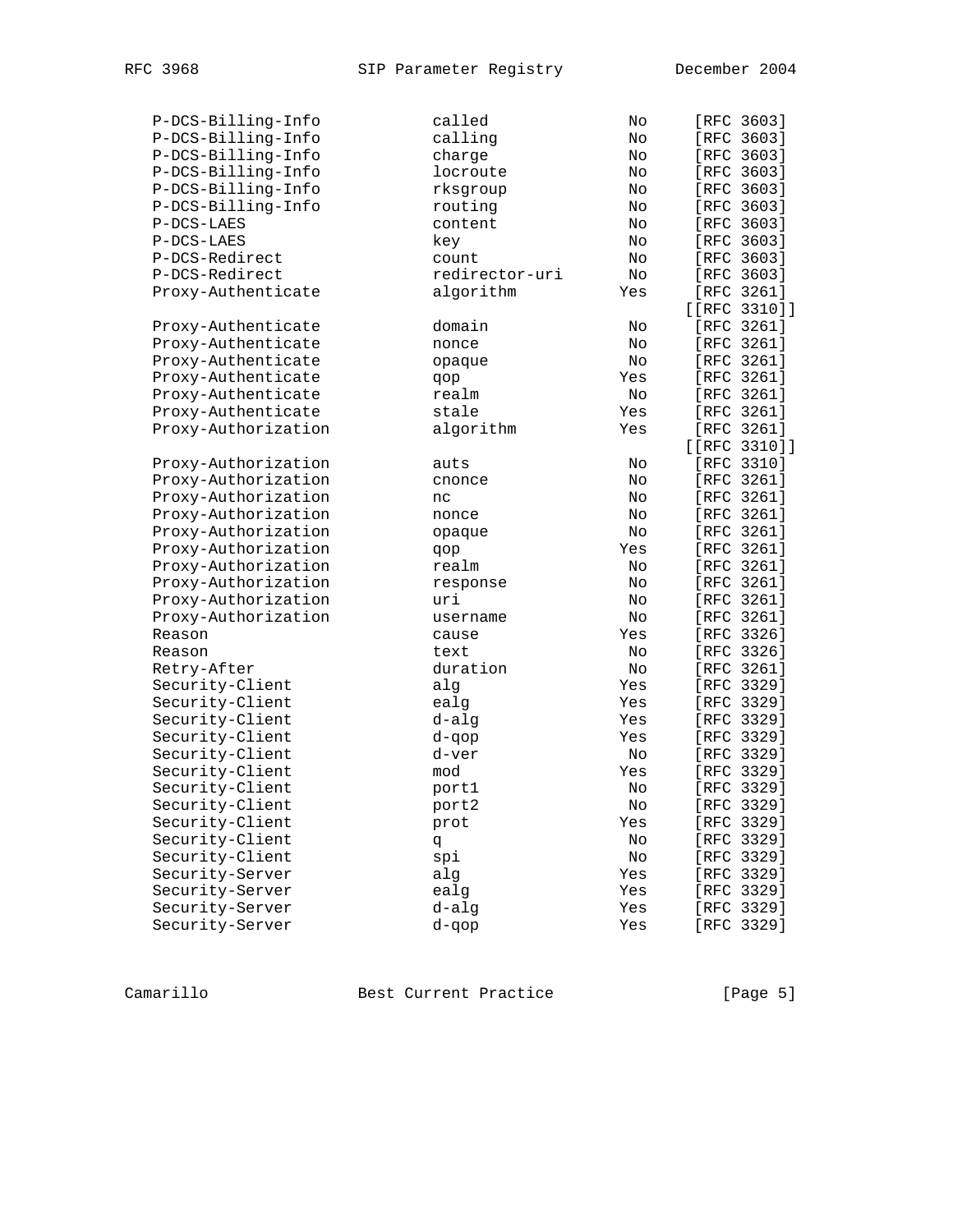| Security-Server    | d-ver       | No  | [RFC 3329]       |
|--------------------|-------------|-----|------------------|
| Security-Server    | mod         | Yes | [RFC 3329]       |
| Security-Server    | port1       | No  | [RFC 3329]       |
| Security-Server    | port2       | No  | [RFC 3329]       |
| Security-Server    | prot        | Yes | [RFC 3329]       |
| Security-Server    | q           | No  | [RFC 3329]       |
| Security-Server    | spi         | No  | [RFC 3329]       |
| Security-Verify    | alg         | Yes | [RFC 3329]       |
| Security-Verify    | ealg        | Yes | [RFC 3329]       |
| Security-Verify    | d-alg       | Yes | [RFC 3329]       |
| Security-Verify    | d-gop       | Yes | [RFC 3329]       |
| Security-Verify    | d-ver       | No  | [RFC 3329]       |
| Security-Verify    | mod         | Yes | [RFC 3329]       |
| Security-Verify    | port1       | No  | [RFC 3329]       |
| Security-Verify    | port2       | No  | [RFC 3329]       |
| Security-Verify    | prot        | Yes | [RFC 3329]       |
| Security-Verify    | q           | No  | [RFC 3329]       |
| Security-Verify    | spi         | No  | [RFC 3329]       |
| Subscription-State | expires     | No  | [RFC 3265]       |
| Subscription-State | reason      | Yes | [RFC 3265]       |
| Subscription-State | retry-after | No  | [RFC 3265]       |
| To                 | tag         | No  | [RFC 3261]       |
| Via                | branch      | No  | [RFC 3261]       |
| Via                | comp        | Yes | [RFC 3486]       |
| Via                | maddr       | No  | [RFC 3261]       |
| Via                | received    | No  | [RFC 3261]       |
| Via                | rport       | No  | [RFC 3581]       |
| Via                | ttl         | No  | [RFC 3261]       |
| WWW-Authenticate   | algorithm   | Yes | [RFC 3261]       |
|                    |             |     | $[ [RFC 3310] ]$ |
| WWW-Authenticate   | domain      | Yes | [RFC 3261]       |
| WWW-Authenticate   | nonce       | No  | [RFC 3261]       |
| WWW-Authenticate   | opaque      | No  | [RFC 3261]       |
| WWW-Authenticate   | qop         | Yes | [RFC 3261]       |
| WWW-Authenticate   | realm       | No  | [RFC 3261]       |
| WWW-Authenticate   | stale       | Yes | FRFC 32611       |

## 4.2. Registration Policy for SIP Header Field Parameters

 As per the terminology in RFC 2434 [2], the registration policy for SIP header field parameters and parameter values shall be "IETF Consensus."

 For the purposes of this registry, the parameter or the parameter value for which IANA registration is requested MUST be defined by an RFC. There is no requirement that this RFC be standards-track.

Camarillo Best Current Practice [Page 6]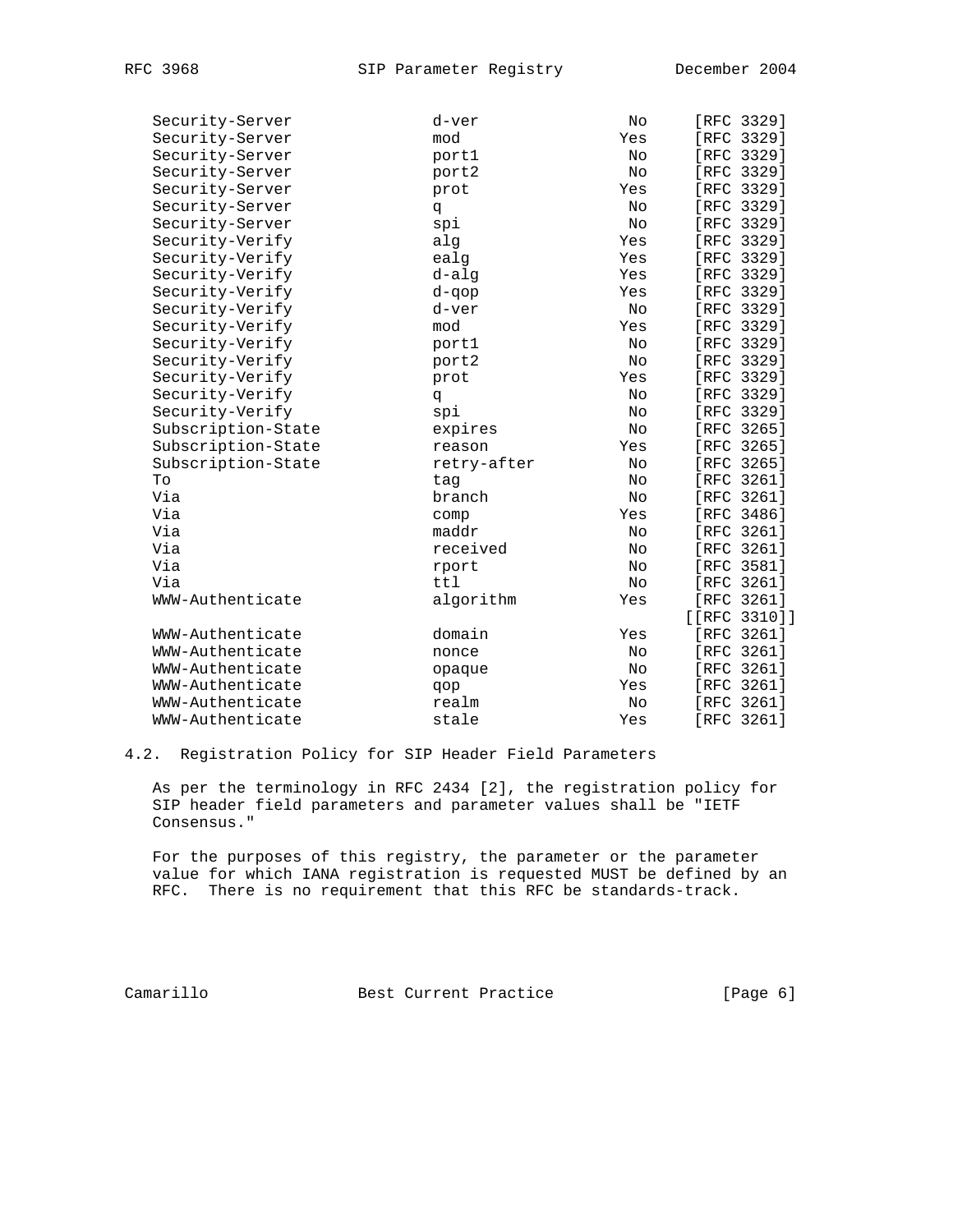5. Security Considerations

 The registry in this document does not in itself have security considerations. However, as mentioned in RFC 3427, an important reason for the IETF to manage the extensions of SIP is to ensure that all extensions and parameters are able to provide secure usage. The supporting RFC publications for parameter registrations described this specification MUST provide detailed security considerations for them.

6. Acknowledgements

 Jonathan Rosenberg, Henning Schulzrinne, Rohan Mahy, Dean Willis, Aki Niemi, Bill Marshall, Miguel A. Garcia-Martin, Jean Francois Mule, and Allison Mankin provided useful comments on this document.

- 7. Normative References
	- [1] Bradner, S., "Key words for use in RFCs to Indicate Requirement Levels", BCP 14, RFC 2119, March 1997.
	- [2] Narten, T. and H. Alvestrand, "Guidelines for Writing an IANA Considerations Section in RFCs", BCP 26, RFC 2434, October 1998.
	- [3] Rosenberg, J., Schulzrinne, H., Camarillo, G., Johnston, A., Peterson, J., Sparks, R., Handley, M., and E. Schooler, "SIP: Session Initiation Protocol", RFC 3261, June 2002.
	- [4] Mankin, A., Bradner, S., Mahy, R., Willis, D., Ott, J., and B. Rosen, "Change Process for the Session Initiation Protocol (SIP)", BCP 67, RFC 3427, December 2002.

Author's Address

 Gonzalo Camarillo Ericsson Hirsalantie 11 Jorvas 02420 Finland

EMail: Gonzalo.Camarillo@ericsson.com

Camarillo Best Current Practice [Page 7]